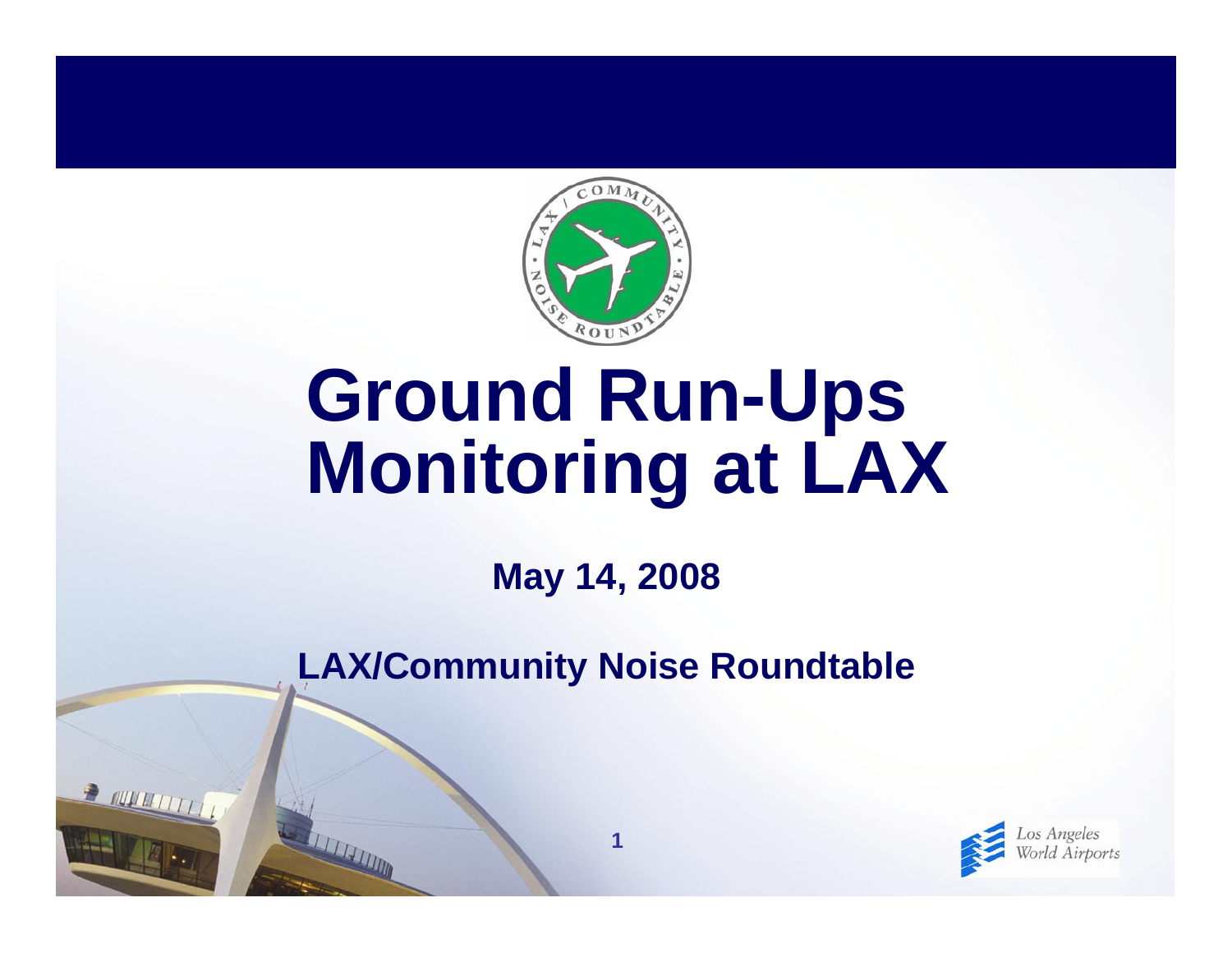#### **Background**

R NUTTITI

- • **Engine Run-Ups are part of regular maintenance requirements.**
- **Engines are tested at high power levels to ensure their proper operations and thus cause noise disturbance on surrounding communities.**
- **Engine Run-Ups are prohibited from 2300 to 0600 at LAX.**
- $\bullet$ **A system is required to monitor this activity.**

**TELEVISION** 

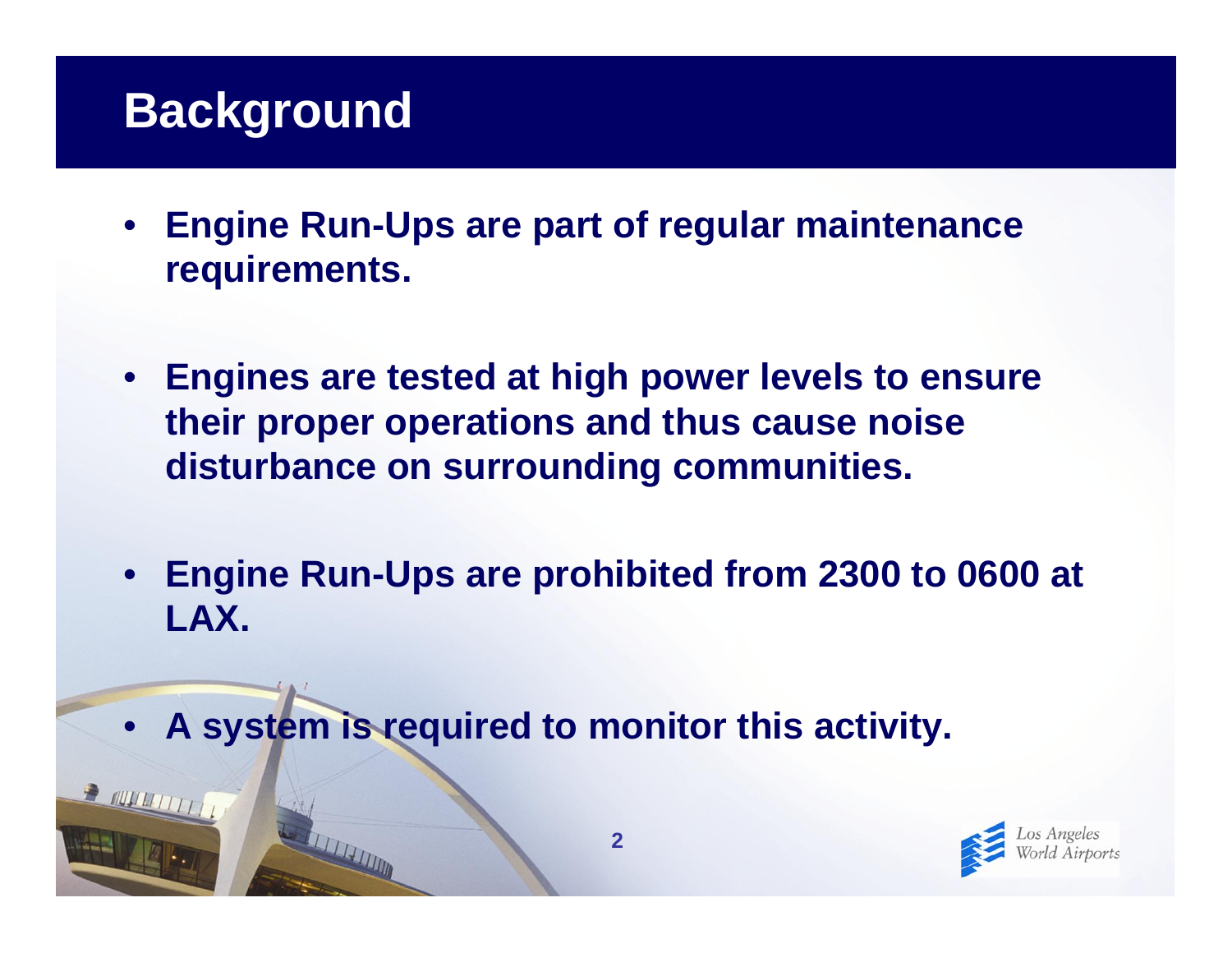## **Engine Run-Ups Areas**



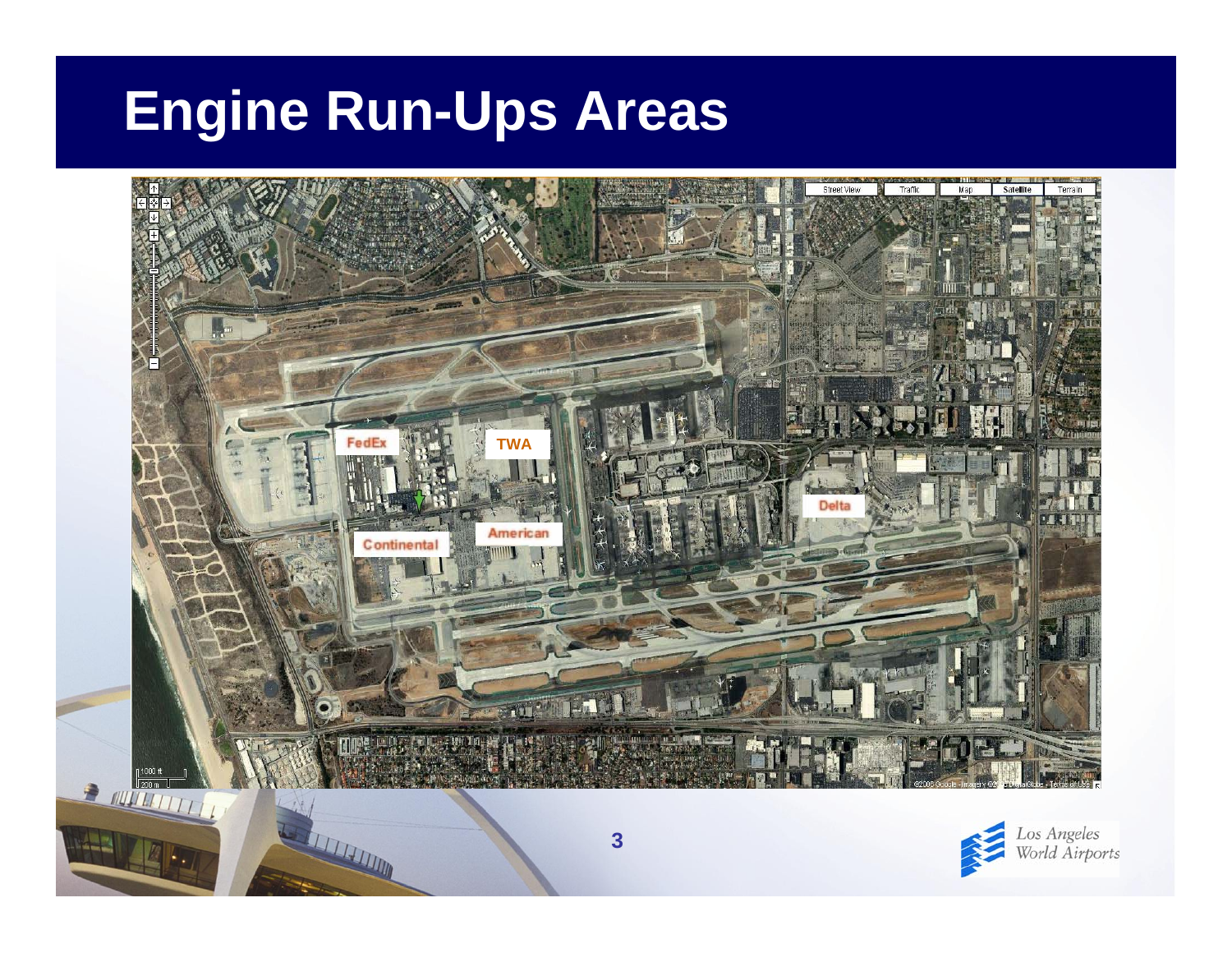## **Technologies**

R MULTITT

- **Electrical – Solar Panels with Batteries**
- **Communication – 3G Cellular Service**
- **Equipment – Camera and Noise Monitor, both equipped with 3G service**
- **Software – Ability to read text (N-Number) from image (not feasible)**

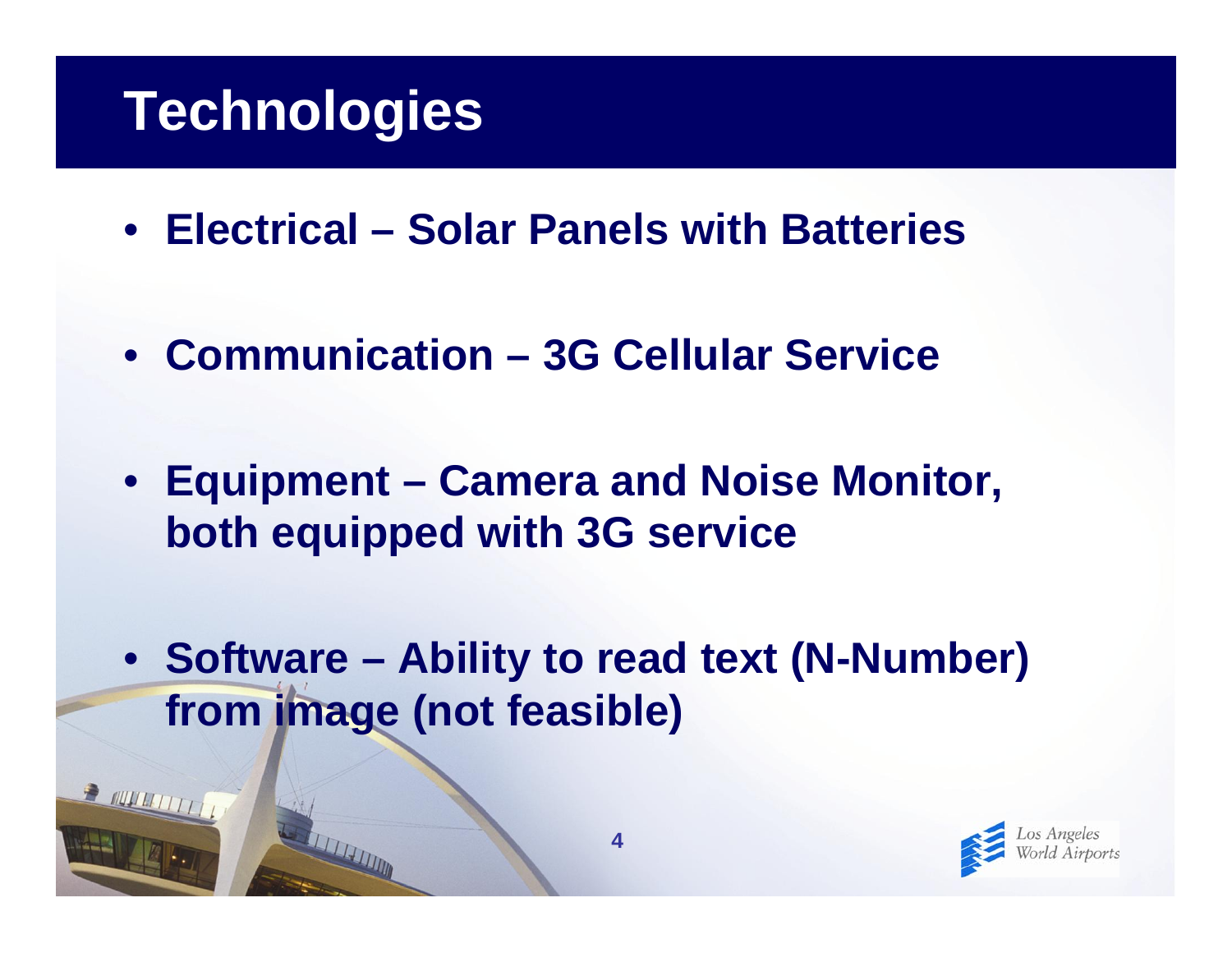## **Diagram**

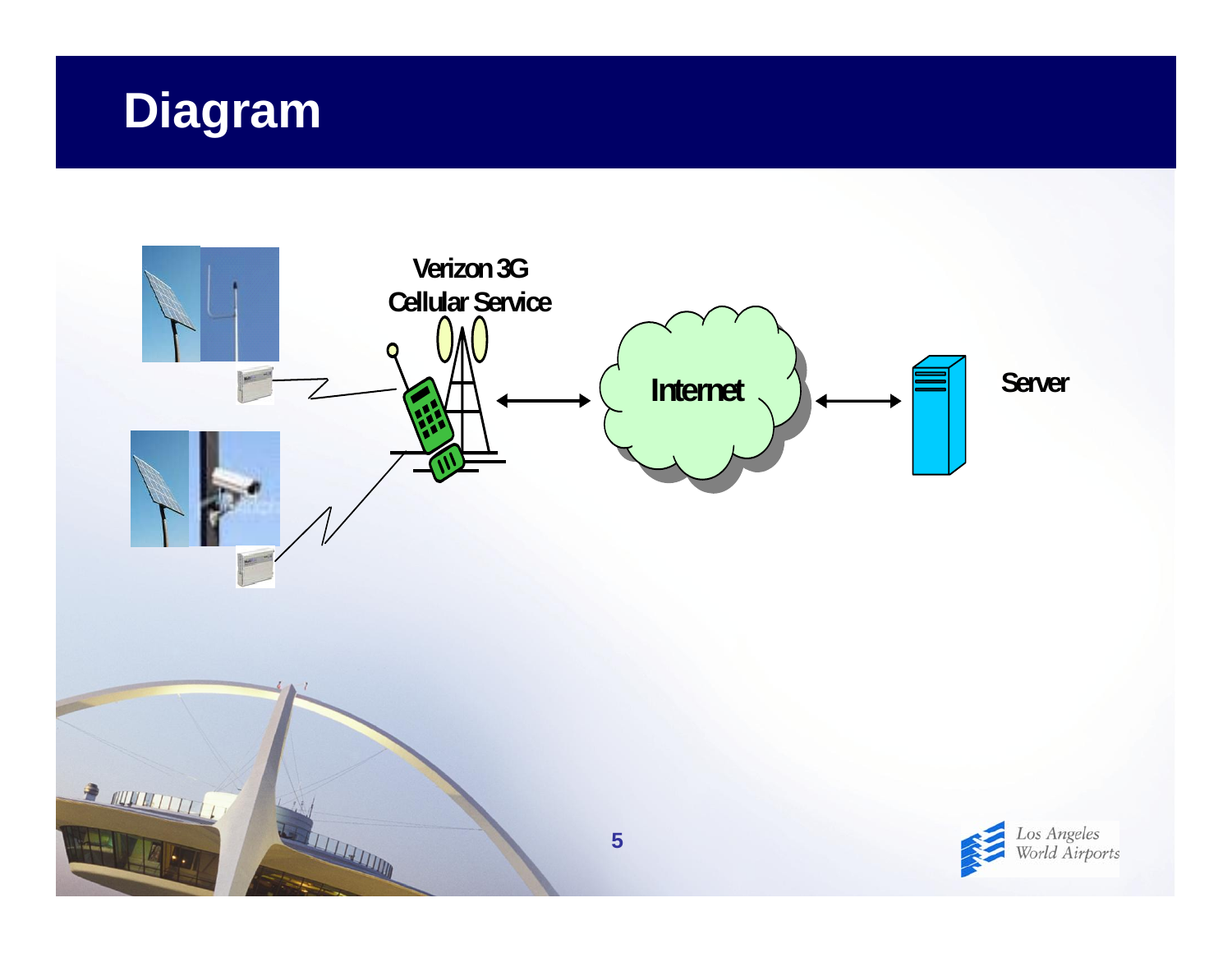## **Temporary Monitoring at Fed Ex Run-Up Area**





THE TELEVISION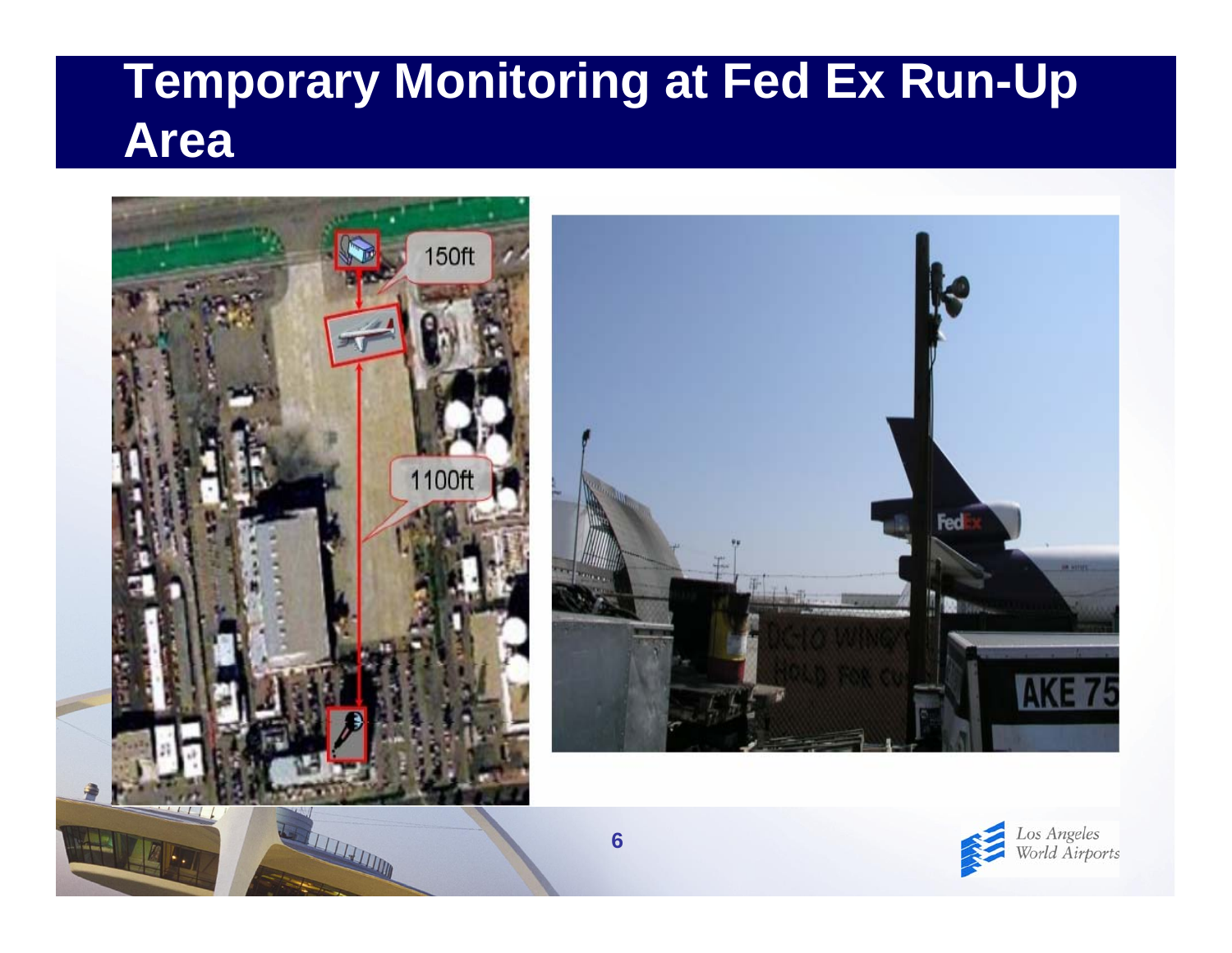#### **Issue with Communication**

- **Missing Images from Camera**
- **Cause – Verizon 24-Hour Disconnect Policy**
- **Solution – Programmed camera to disconnect and reconnect network every minute**
- **Does not affect Noise Monitor**

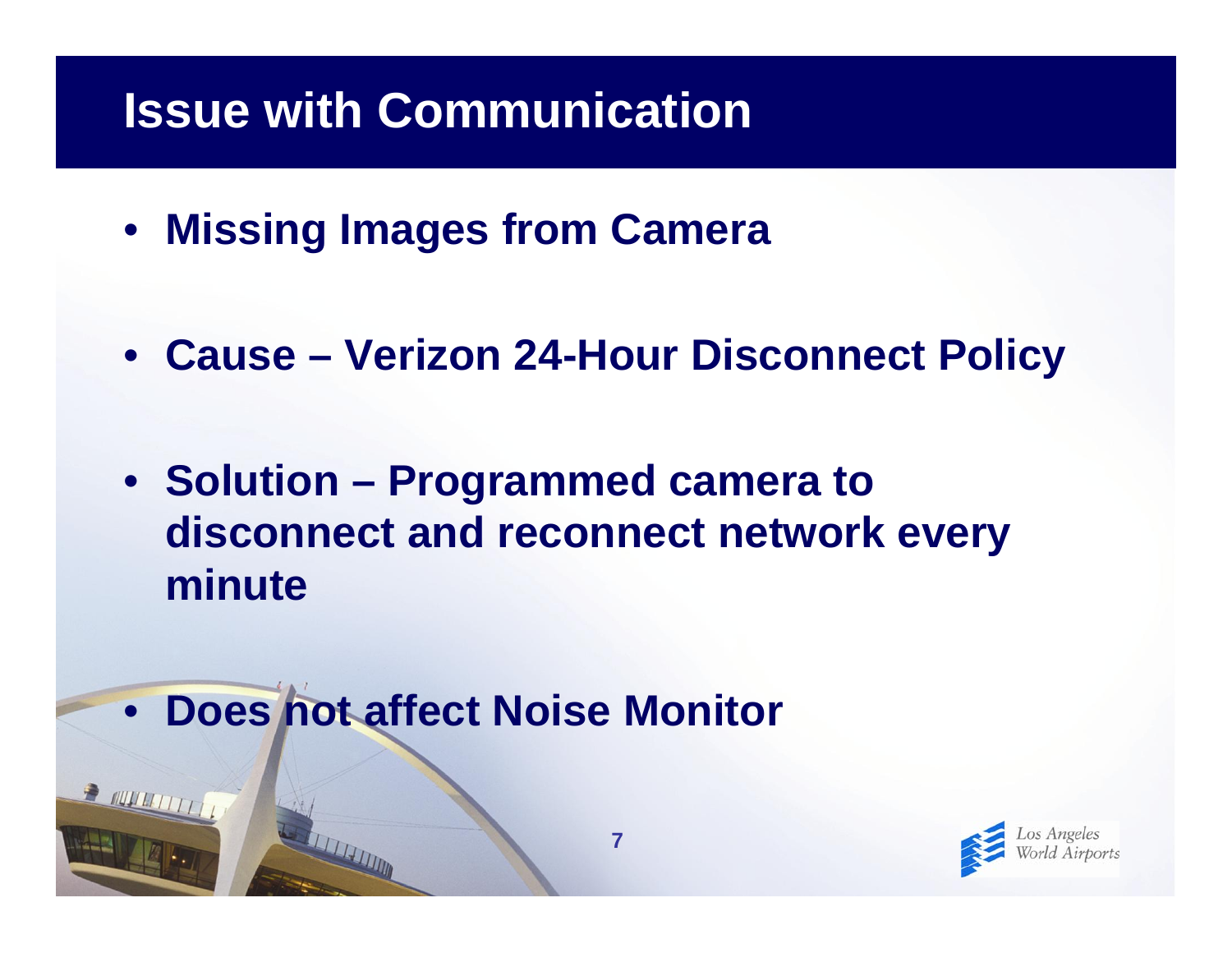## **Actual Image from Camera**



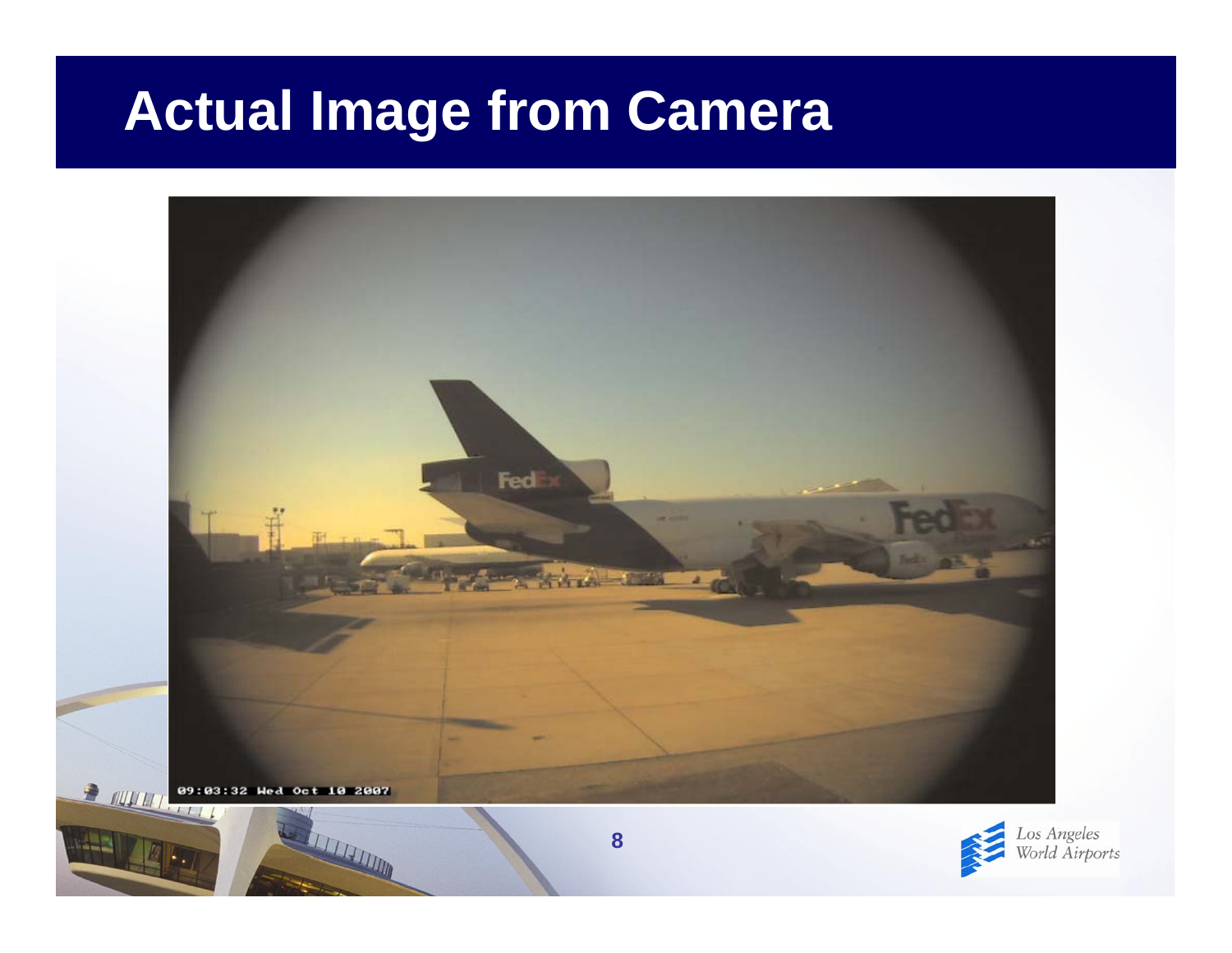## **Noise Event for Engine Run Up**

#### **Noise Sample Plotter**





 $\vert x \vert$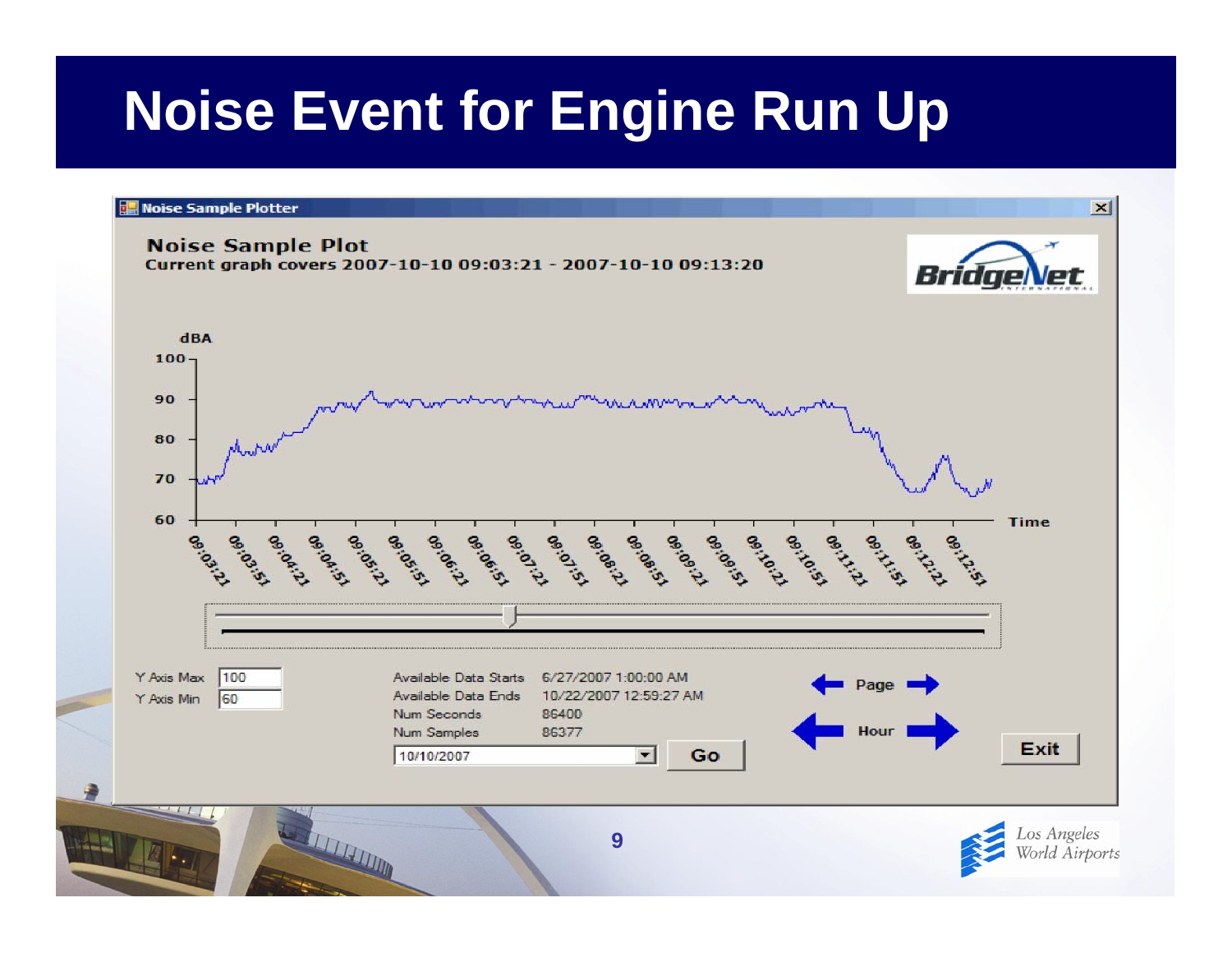#### **Example of GRU Reporting Interface**

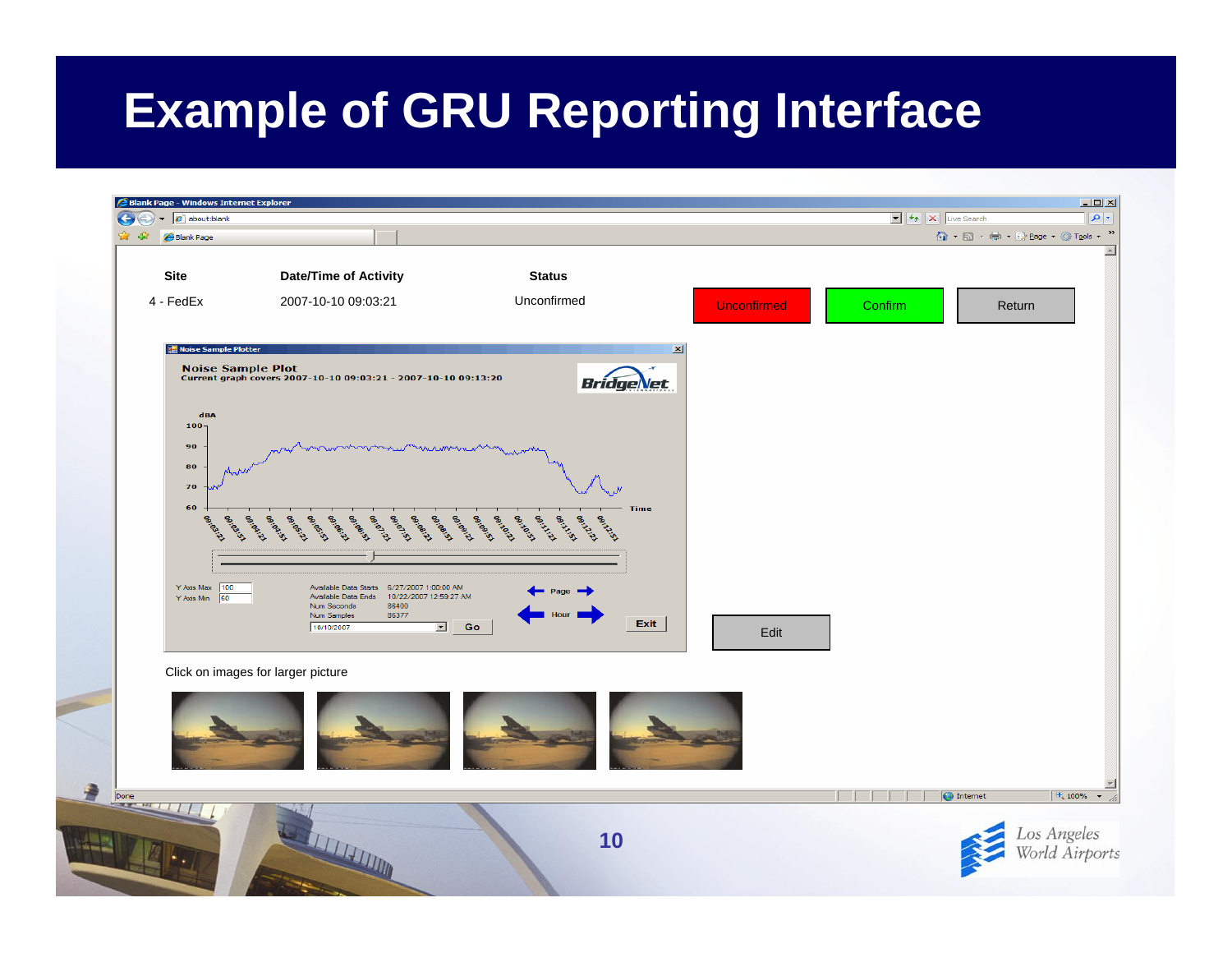## **Plans are underway to install permanent monitor at Fed Ex**



.<br>os Angeles<br>Vorld Airports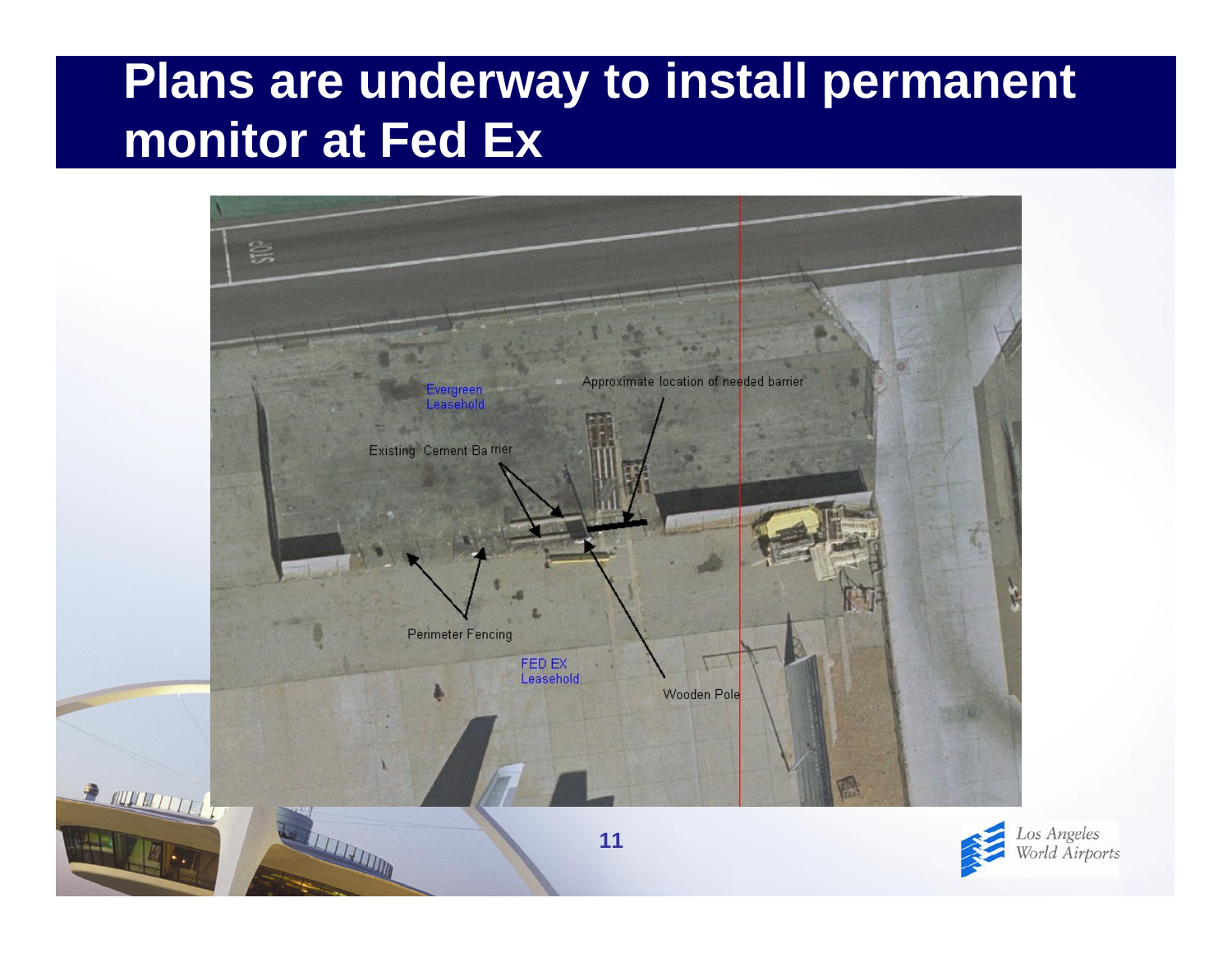## **Future Location of Permanent Noise Monitor at Fed Ex**





THE REAL PROPERTY AND INCOME.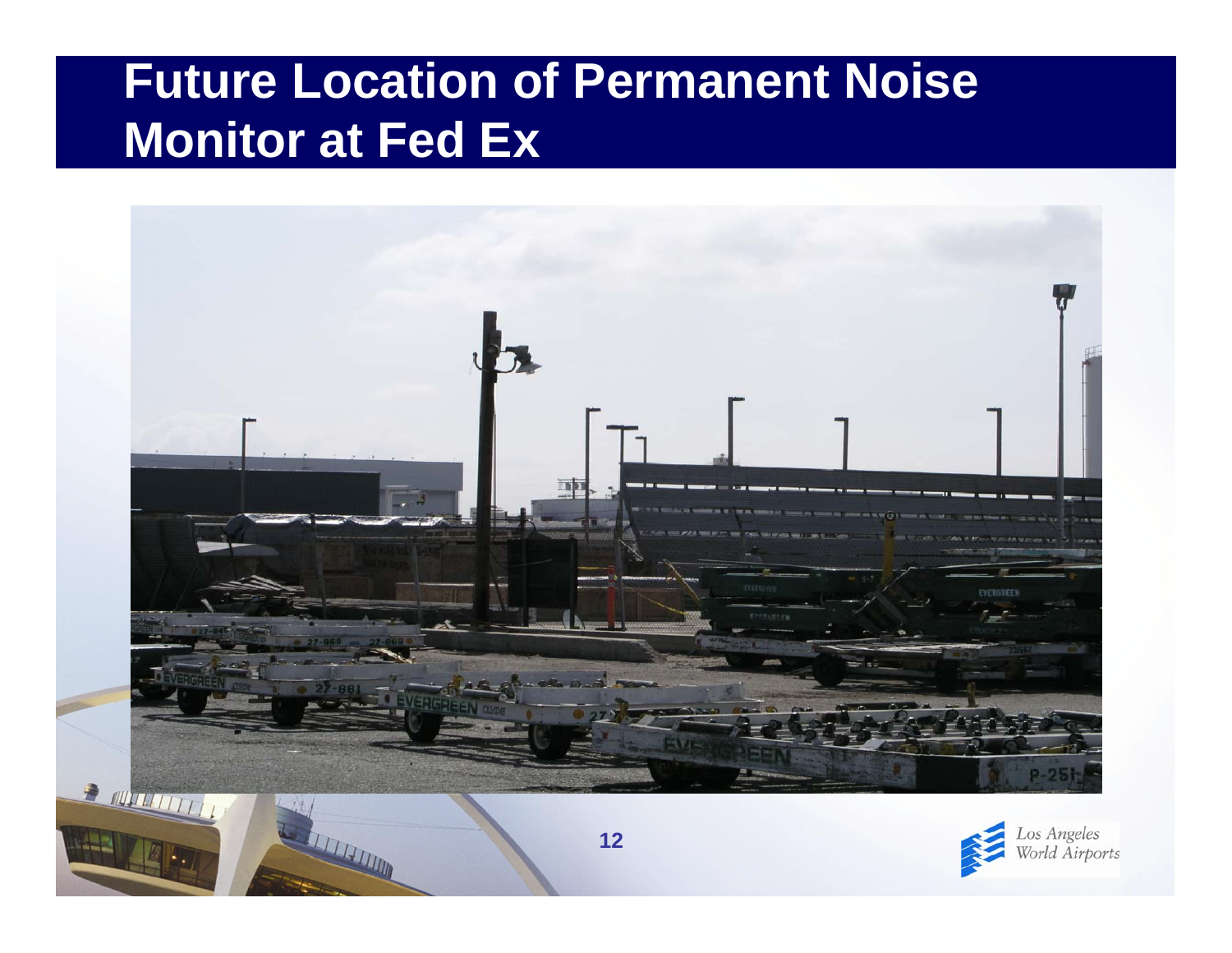## **Removing existing facilities for new contact gates**





**REAL PROPERTY AND**